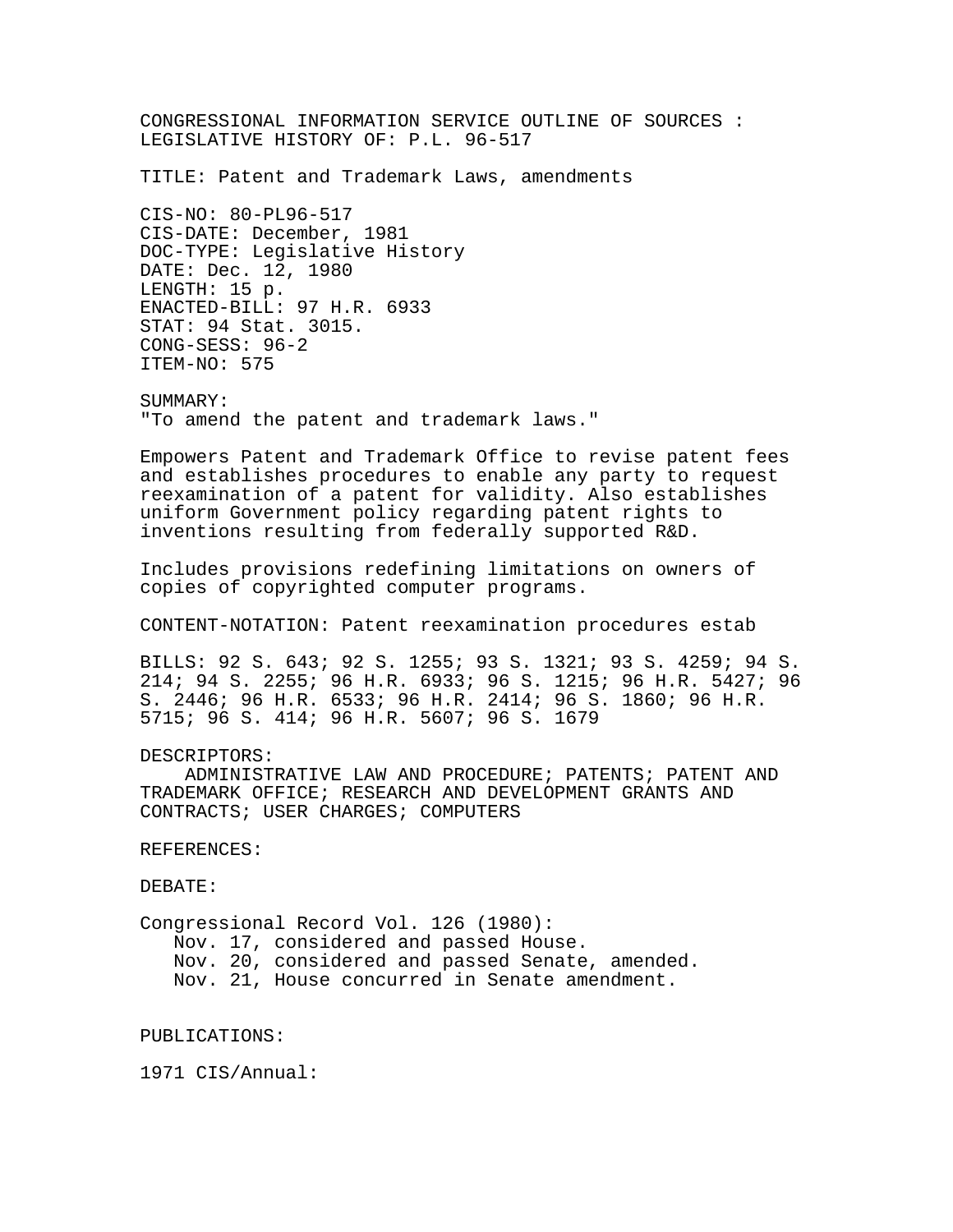SENATE HEARINGS: S521-55; S521-56.

1973 CIS/Annual:

HOUSE DOCUMENTS: H520-7.

1974 CIS/Annual:

SENATE HEARINGS: S521-19.

1976 CIS/Annual:

HOUSE COMMITTEE PRINTS: H702-30.

SENATE REPORTS: S523-8 (No. 94-642, accompanying S. 2255). 1977 CIS/Annual:

HOUSE HEARINGS: H701-34.

HOUSE COMMITTEE PRINTS: H702-7.

1978 CIS/Annual:

SENATE HEARINGS: S721-10; S721-31; S721-32.

HOUSE COMMITTEE PRINTS: H702-23.

1979 CIS/Annual:

SENATE HEARINGS: S521-57.

SENATE REPORTS: S523-30 (No. 96-480, accompanying S. 414). 1980 CIS/Annual:

HOUSE HEARINGS: H701-70.

SENATE HEARINGS: S261-19; S261-34; S521-36.